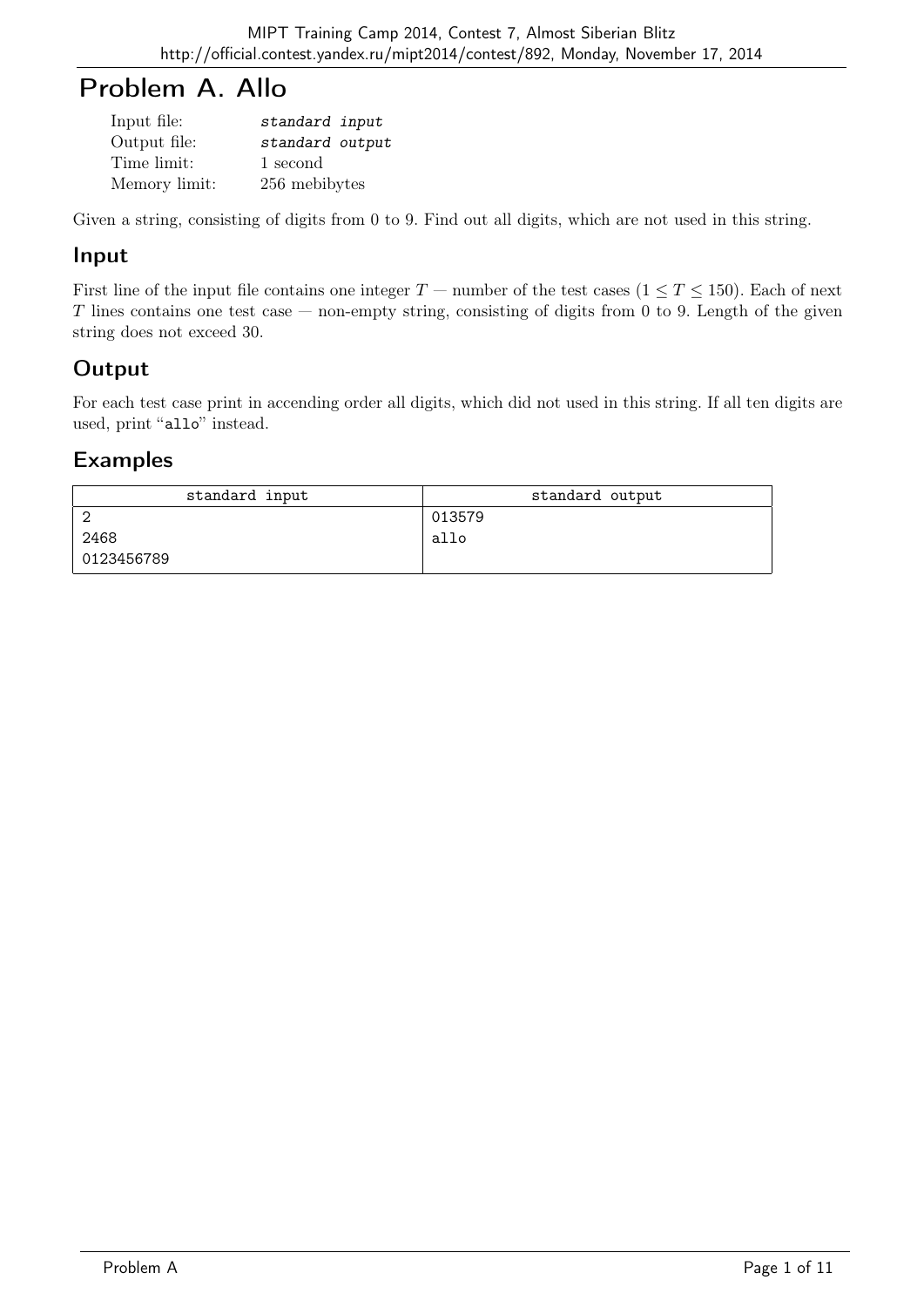# Problem B. Binary Multiplication

| Input file:   | standard input  |
|---------------|-----------------|
| Output file:  | standard output |
| Time limit:   | 1 second        |
| Memory limit: | 256 mebibytes   |

Implement algorithm of the long multiplication (one was used to multiplicate on the paper long time before computers were invented) for the binary integers.

#### Input

First line of the input contains one integer  $T$  — number of test cases  $(1 \le T \le 150)$ . Each of next T lines contain two integers in the binary representation without leading zeroes, length of each does not exceed 30 digits.

# **Output**

For each test case, print line with text "Test N", where N is number of test. Then print  $log$  of the multiplication according to the samlple. Answers to the sequential tests must be separated by the extra blank line.

| standard input | standard output                           |
|----------------|-------------------------------------------|
| $\overline{4}$ | Test 1                                    |
| $11\;\;11$     | $11\,$                                    |
| 111 10         | $11\,$                                    |
| 10 111         | $\overline{\phantom{a}}$                  |
| 1010 0         | $11\,$                                    |
|                | 11                                        |
|                | $- - - -$                                 |
|                | 1001                                      |
|                |                                           |
|                | Test 2                                    |
|                | 111                                       |
|                | $10\,$                                    |
|                | $ -$                                      |
|                | 000                                       |
|                | 111                                       |
|                | $- - - -$                                 |
|                | 1110                                      |
|                | Test 3                                    |
|                | $10\,$                                    |
|                | 111                                       |
|                | $---$                                     |
|                | $10\,$                                    |
|                | $10\,$                                    |
|                | 10                                        |
|                | $\frac{1}{2} = \frac{1}{2} = \frac{1}{2}$ |
|                | 1110                                      |
|                |                                           |
|                | Test 4                                    |
|                | 1010                                      |
|                | $\mathsf{O}\xspace$                       |
|                | $- - - -$                                 |
|                | 0000                                      |
|                | $---$                                     |
|                | $\mathsf{O}\xspace$                       |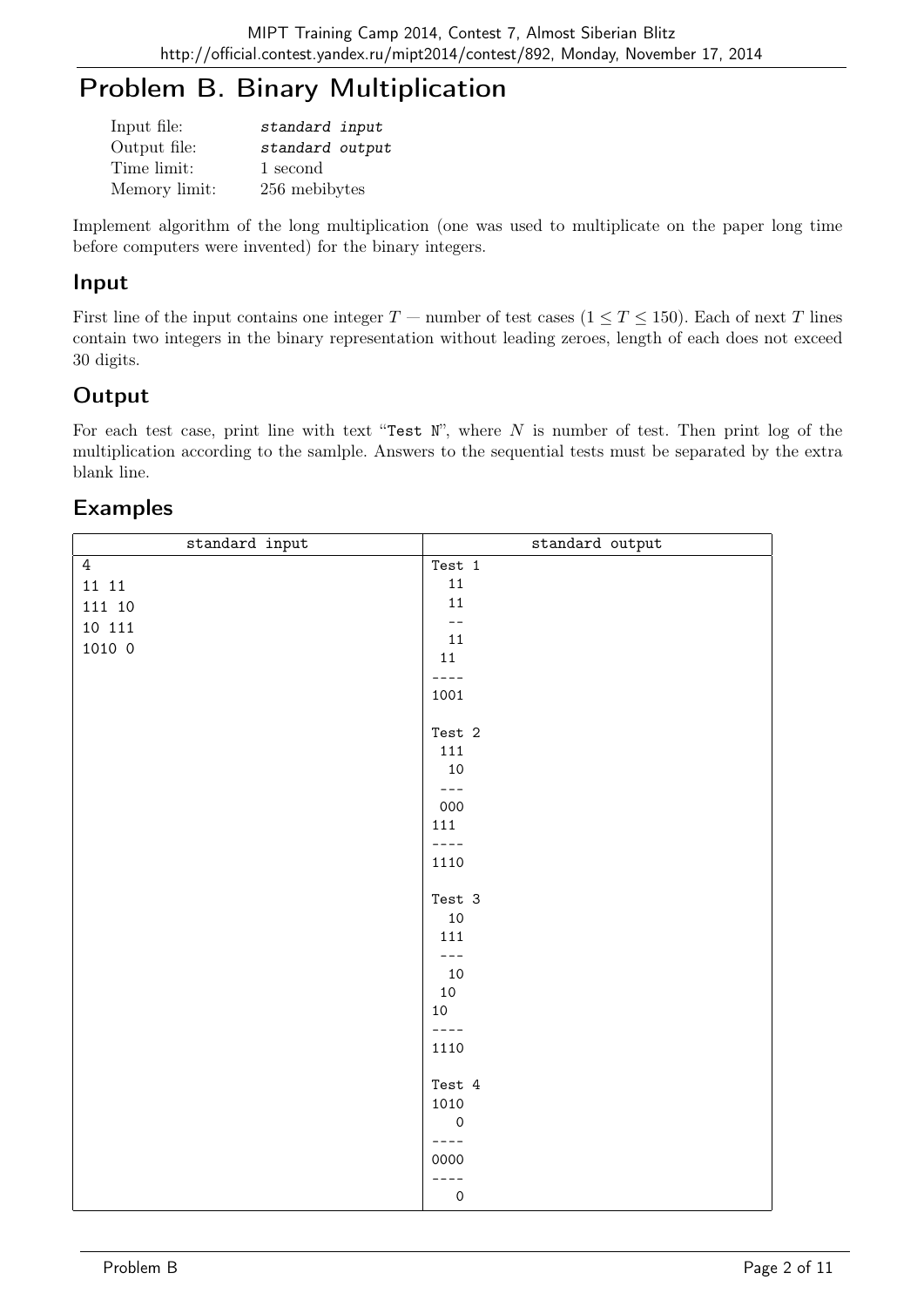# Problem C. Code

| Input file:   | standard input  |
|---------------|-----------------|
| Output file:  | standard output |
| Time limit:   | 2 seconds       |
| Memory limit: | 256 mebibytes   |

In this problem transpositions are represented as sequence of N pairwise distinct positive integers, not greater than N.

Defile  $L(P)$  for an transposition P of the N elements as sequence of N integers, such as  $L_i(P)$  =  $|j: P_j < P_i, j > i$ . In other words, *i*-th element of  $L(P)$  denotes number of elements of P right from *i*-th element in the representation of  $P$ , which are strictly lesser than *i*-th element of  $P$ .

Given  $P$ , calculate  $L(P)$ .

#### Input

First line of the input contains number of test cases T  $(1 \le T \le 20)$ . Each test cases consists of two lines. First one contains a transposition of length  $N$  ( $1 \leq N \leq 10^5$ ). It is guaranteed that sum of all N in the input file does not exceed  $10^6$ .

## Output

For each testcase print in separate line N numbers – values of  $L(P)$  for the given transposition.

| standard input | standard output |
|----------------|-----------------|
|                | 4 3 2 1 0       |
| . ხ            |                 |
| 54321          |                 |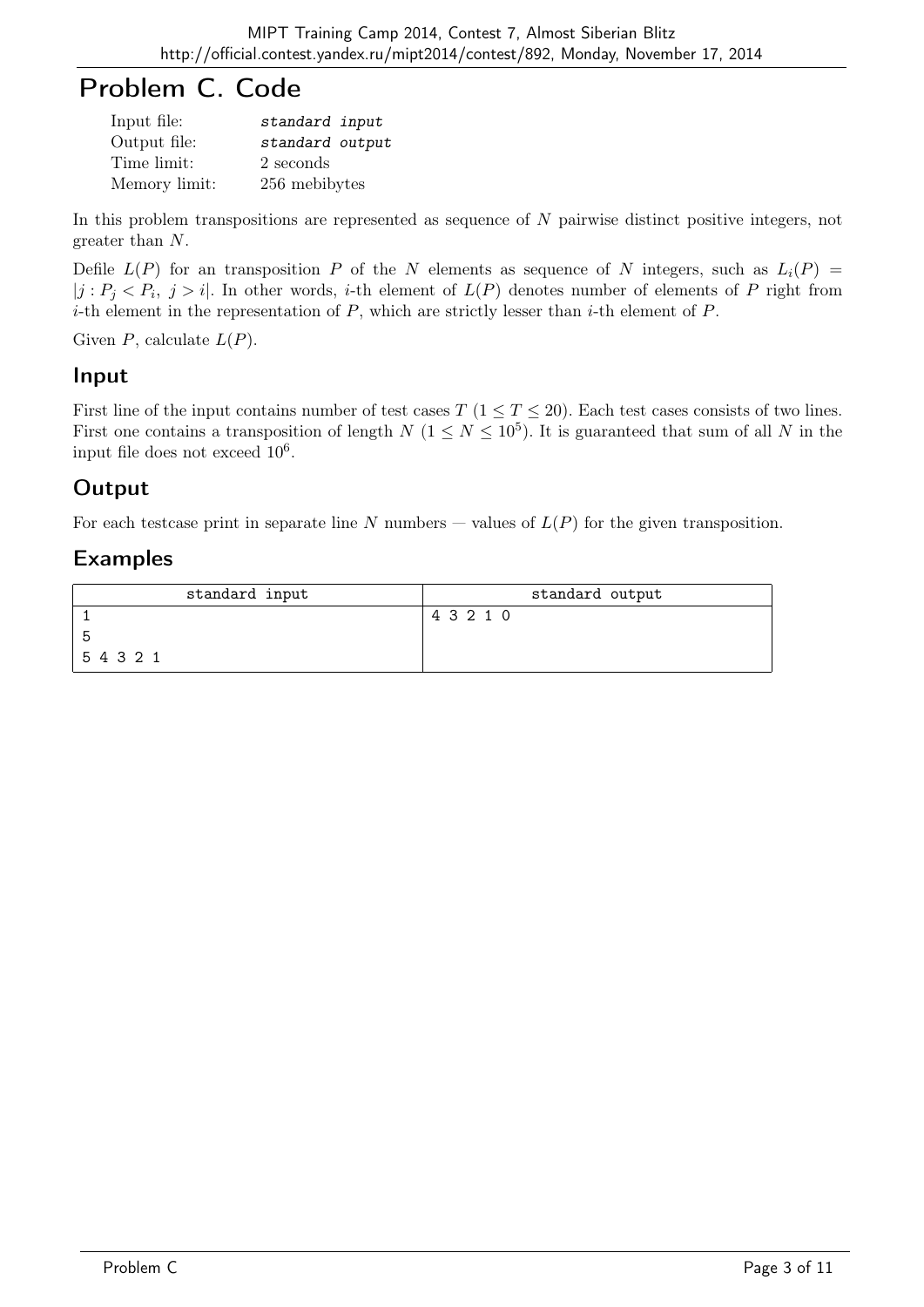# Problem D. Driving

| Input file:   | standard input  |
|---------------|-----------------|
| Output file:  | standard output |
| Time limit:   | 1 second        |
| Memory limit: | 256 mebibytes   |

Road system of the Byteland consists of N crossings and M bidirectional roads. Each road connects some crossing with another one, and there are no more than one direct road between two crossings. It is guaranteed that in the road system exists atleast one cycle (i.e. sequence of roads  $(c_1, c_2), (c_2, c_3), \ldots, (c_n, c_1)$ , where  $(a, b)$  denote direct road connecting crossings a and b,  $n > 2$  and all  $c_i$  are pairwise distinct).

Find out the shortest cycle in the Byteland road system, i.e. cycle with mininal  $n$ .

# Input

First line of the input contains one integer  $T$  — number of test cases  $(1 \le T \le 20)$ . First line of each test case holds two integers N and M ( $1 \le N \le 200$ ,  $1 \le M \le 1000$ ). Each of next M lines defines a road and contains two integers A and B — numbers of crossings, connected by this road  $(1 \leq A, B \leq N, A \neq B)$ . It is guaranteed that sum of all  $M$  in the input file does not exceed 7500.

# **Output**

For each test case print one integer — minimal number of the roads in the cycle.

| standard input | standard output |
|----------------|-----------------|
|                | З               |
| 33             |                 |
| 1 <sub>2</sub> |                 |
| 2 3            |                 |
| 1 <sub>3</sub> |                 |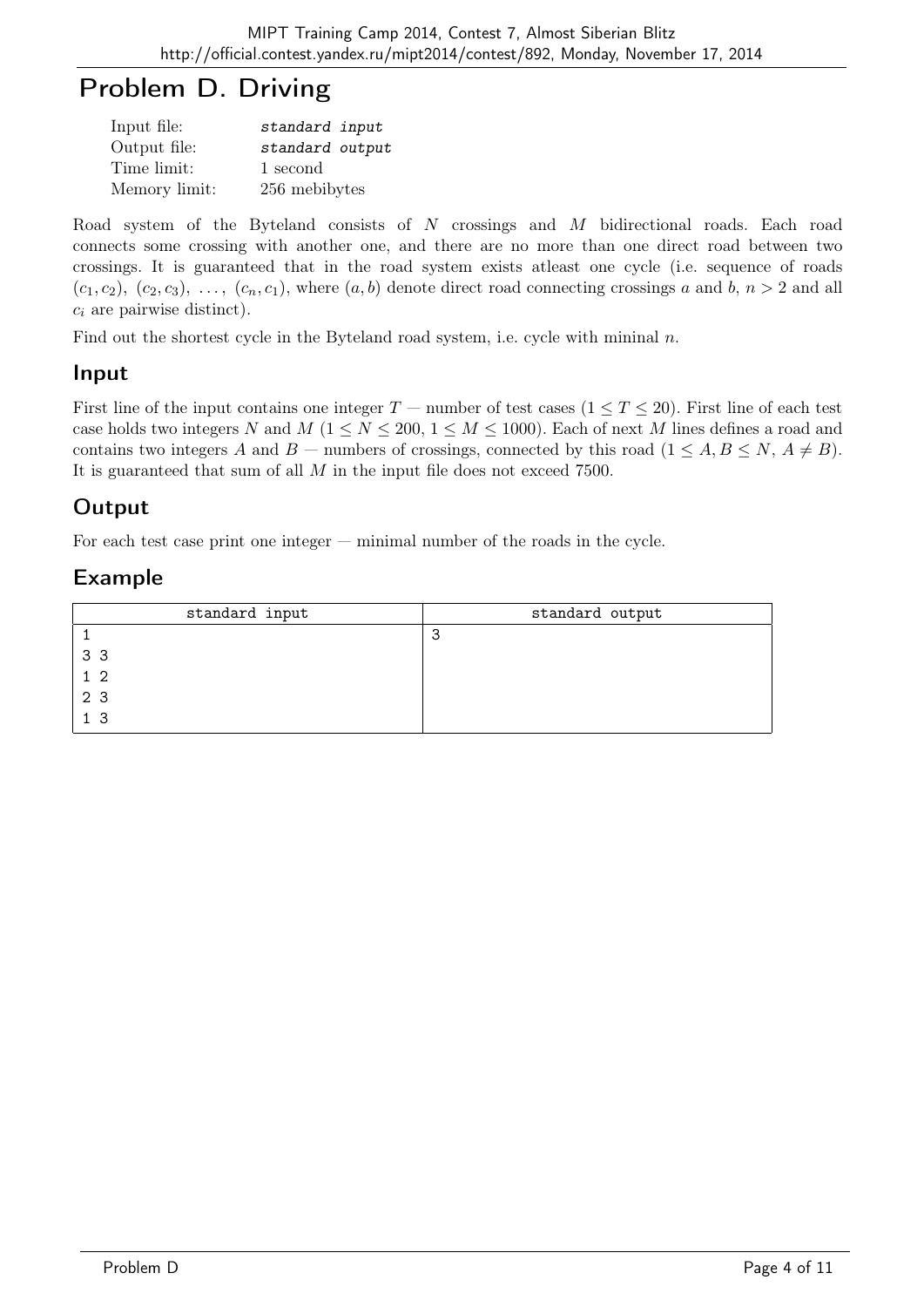# Problem E. The Great Equalizer

| Input file:   | standard input  |
|---------------|-----------------|
| Output file:  | standard output |
| Time limit:   | 2 seconds       |
| Memory limit: | 256 mebibytes   |

The Great Equalizer is tool for the transformation of integers. In one step the Great Equalizer can do one of following operations:

- Add one of the given integers  $a_1, \ldots, a_k$ .
- Multiply by one of the given integers  $b_1, \ldots, b_s$ .

Find out number of distinct ways to use the Great Equalizer to obtain integer  $M$  from the integer  $N$ , if as last operation was used multiplication. Note that two ways differ if they contain different number of steps or if at some step was used different operation or different integer from appropriate set.

#### Input

First line of the input file contain integer  $T$  — number of the test cases  $(1 \leq T \leq 70)$ . Next T test cases follow. First line of each test case contains two integers N and  $M$   $(1 \leq N < M \leq 10^5)$ . Next line contains one integer K ( $0 \le K \le 100$ ). If  $K > 0$  then next line contains K positive integers  $a_1, \ldots, a_k$  $(1 \le a_i \le 100)$ . Next line contain integer  $S$   $(0 \le S \le 100)$ . If  $S > 0$ , then next line contains S positive integers  $b_1, \ldots, b_k$  ( $2 \le b_i \le 100$ ). It is guaranteed that sum of all  $(K+S)$  for all test cases is not greater than 500, sum of M for all tests is not greater than  $1.3 \cdot 10^6$ .

## **Output**

For each test case print in separate line one integer — number of ways to transform N to M, if the multiplication was used at last step. Print answer modulo 10<sup>9</sup> (because jury of East Siberian Subregionals does not know about primes).

| standard input        | standard output |
|-----------------------|-----------------|
| $\mathsf 3$           | 1               |
| 15                    | 3               |
| 3                     | 1               |
| 123                   |                 |
| $\overline{2}$        |                 |
| 4 5                   |                 |
| 18                    |                 |
| $\mathbf 0$           |                 |
| $\sqrt{2}$            |                 |
| 2 4                   |                 |
| 16                    |                 |
| $\mathbf{2}$          |                 |
| $1 \ \mathbf{S}$<br>1 |                 |
| 2                     |                 |
| 3 3                   |                 |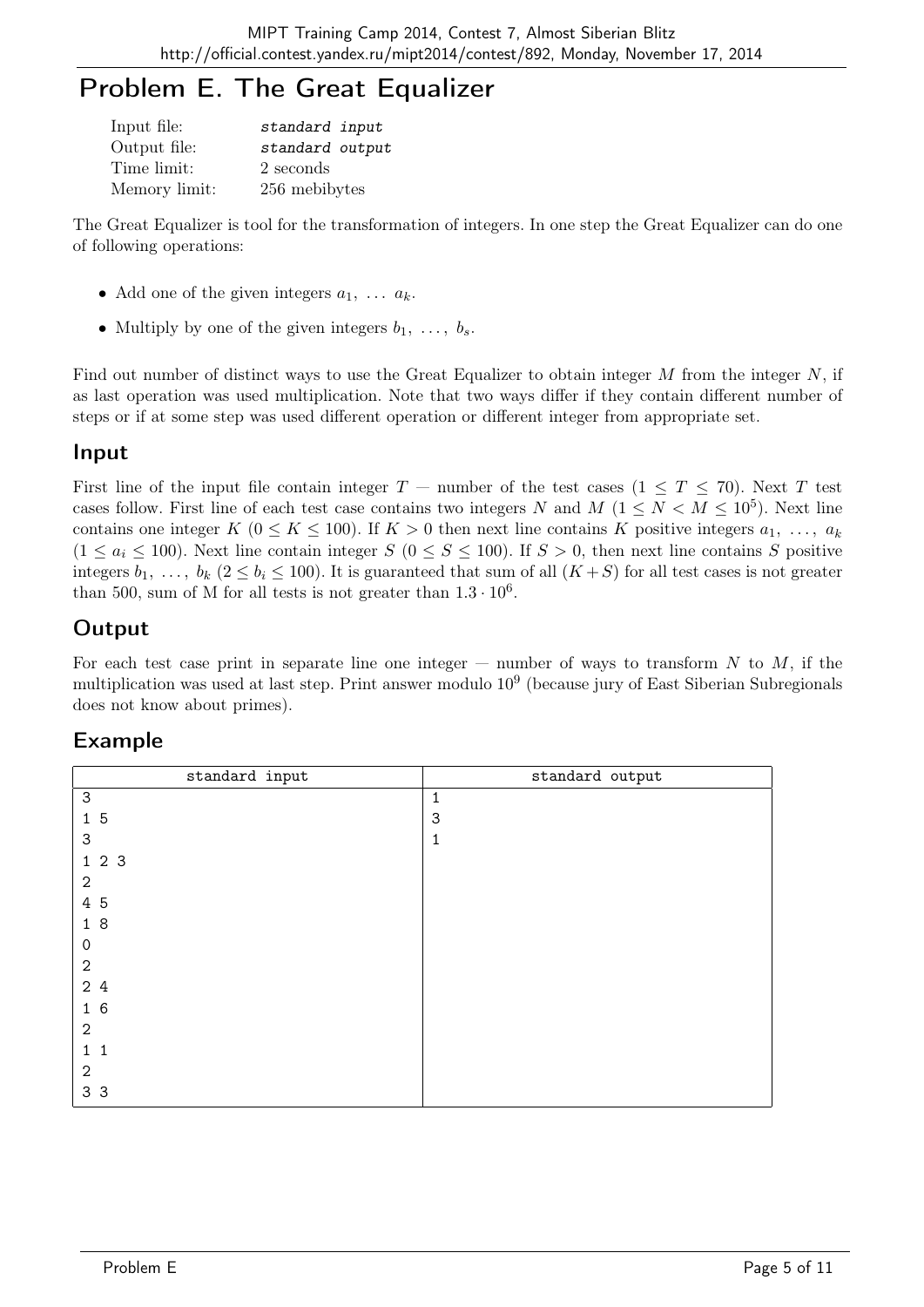# Problem F. Factory

| Input file:   | standard input  |
|---------------|-----------------|
| Output file:  | standard output |
| Time limit:   | 4 seconds       |
| Memory limit: | 256 mebibytes   |

N machines are installed on the factory. Each machine produces identical details. For each machine is given time in the minutes to produce one detail. Machines are working independently from each other. Find out mininal time in minutes, needed for production of K details; you may use one machine as well as several simultaneously working ones.

#### Input

First line of the input contains one integer  $T$  — number of the test cases  $(1 \le T \le 700)$ . First line of the test case contains two integers:  $N$  – number of machines  $(1 \leq N \leq 10^5)$  and  $K$  – number of details to produce  $(1 \leq K \leq 10^9)$ . Second line contains N positive integers  $t_i$  — time in minutes per one detail for *i*'th machine. All  $t_i$  does not exceed  $10^9$ , sum of all N's in the input file does not exceed  $2 \cdot 10^9$ .

# **Output**

For each test case print in the separate line one integer  $-$  minimal time in minutes, needed to produce  $K$ details.

| standard input | standard output |
|----------------|-----------------|
|                |                 |
|                |                 |
| າ າ            |                 |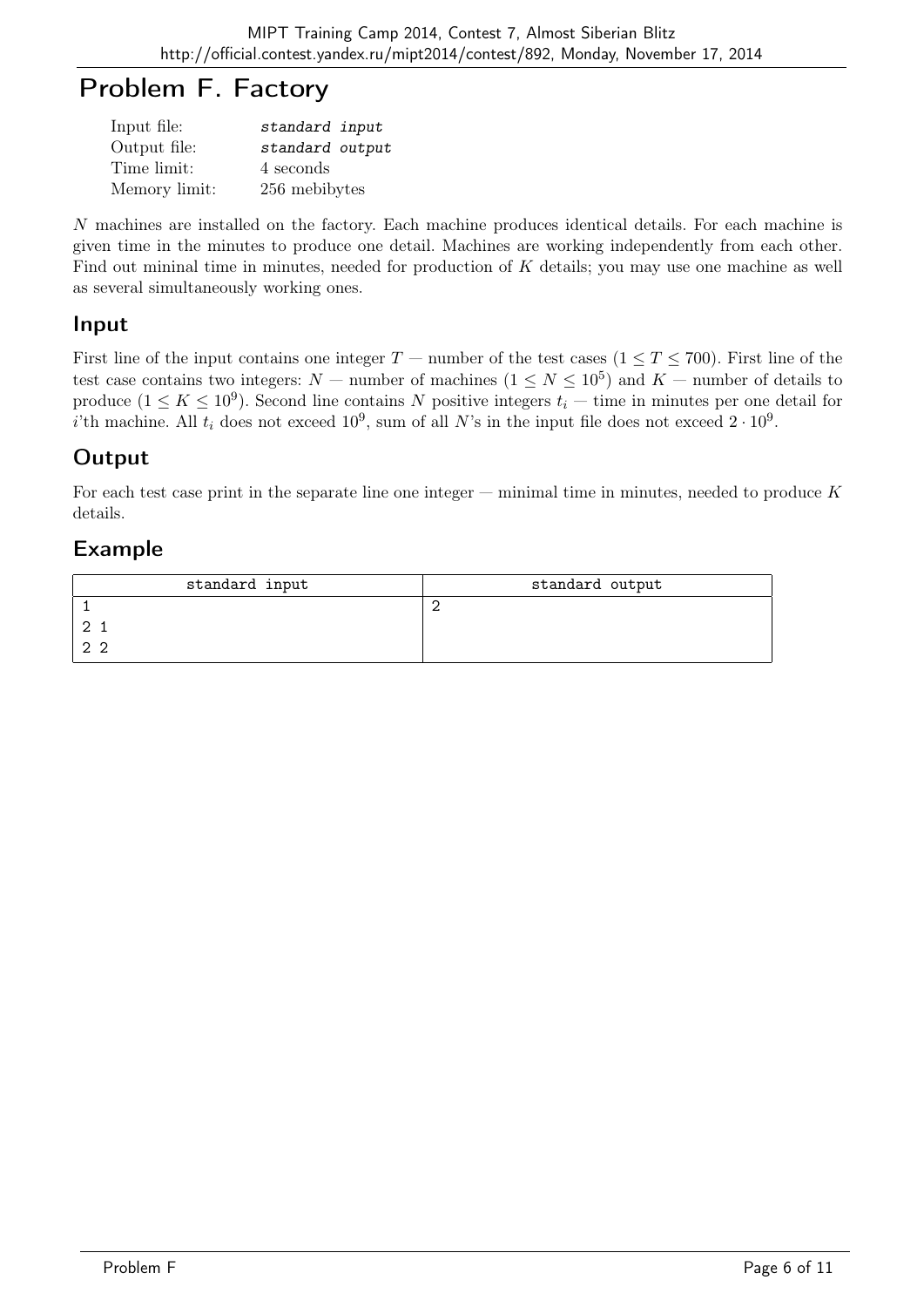# Problem G. Game

| Input file:   | standard input  |
|---------------|-----------------|
| Output file:  | standard output |
| Time limit:   | 1 second        |
| Memory limit: | 256 mebibytes   |

Anonymous and Bredor are playing in the next game. Initially, number 1 is given. On his turn each player must multiply current number by one of integers between 2 and 9, inclusively. Goal is to obtain number not less than given integer N. Player, who obtained such a number first, is declared as winner. Anonymous always starts first.

Find out, who will win if Anonymous and Bredor will play optimally.

## Input

First line of the input contains one integer  $T$  — number of the test cases  $(1 \le T \le 2500)$ . Each of next T lines contain one integer  $N$   $(2 \le N \le 10^9)$ .

# **Output**

For each test case print in separate line 1, if Anonymous will win the game, and 2 otherwise.

| standard input | standard output |
|----------------|-----------------|
|                |                 |
| 9              | c               |
| 10             | c               |
| 1149729        |                 |
| 999999999      |                 |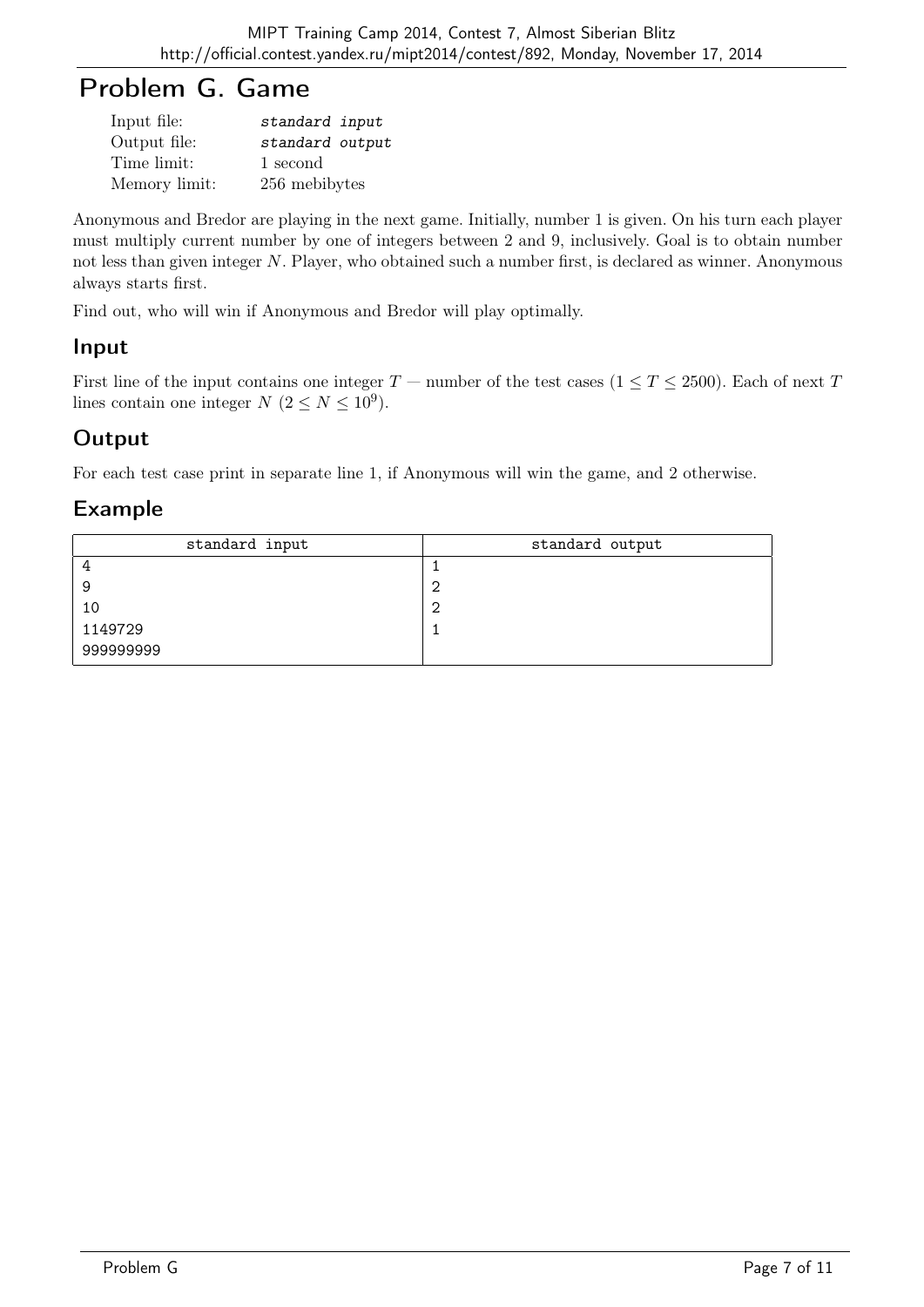# Problem H. Holidays

| Input file:   | standard input  |
|---------------|-----------------|
| Output file:  | standard output |
| Time limit:   | 1 second        |
| Memory limit: | 256 mebibytes   |

During long school holidays a smart young boy Vasya plays the following game. Initially N piles of stones are given, each of them containing  $a_i$  stones. In one turn Vasya can do exactly one of the following actions:

- Remove from 1 to 9 stones from any single pile (of course, if there are enough stones there).
- If the number of stones in each individual pile  $a_i$  is a factor of 10, then remove  $9/10$  stones from each pile. Or more formally, if  $a_i = 0$  (mod 10) for all  $a_i$ , replace all  $a_i$  by  $a' i = a_i/10$ , where  $a_i$  is the number of stones in the pile  $i$ .

Goal of the game is to empty all piles (i.e. make all  $a_i$  equal to zero) using minimal number of turns. Please help Vasya to calculate this number.

### Input

First line of the input contains positive integer  $T$  — the number of test cases  $(1 \le T \le 210)$ . Then T test cases follow. Each test case contains one or two lines. First line contains integer  $N$  — number of piles  $(0 \le N \le 100)$ . If  $N > 0$  then second line contains N space-separated integers  $a_i$  – amount of stones in an individual pile  $(0 \le a_i \le 10<sub>9</sub>)$ , otherwise, there is no second line.

# **Output**

For every test case on a separate line print the minimum number of turns that Vasya has to make in order to empty all piles, assuming he plays optimally.

| standard input | standard output |
|----------------|-----------------|
| 3              | 2               |
| -2             | 4               |
| 16             | 8               |
| 3              |                 |
| 10 4 1         |                 |
| 3              |                 |
| 15 201 45      |                 |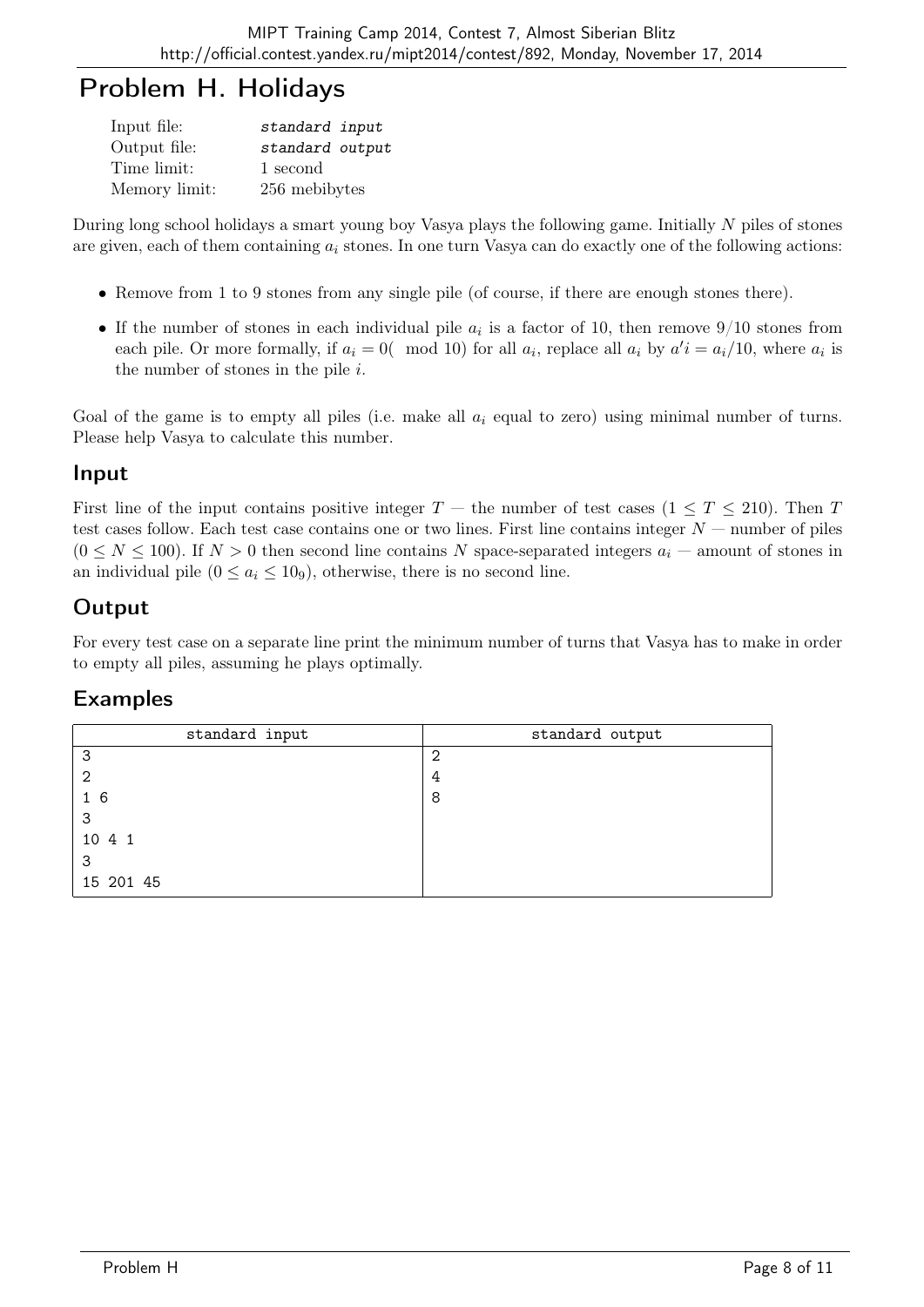# Problem I. Interesting Integers

| Input file:   | standard input  |
|---------------|-----------------|
| Output file:  | standard output |
| Time limit:   | 1 second        |
| Memory limit: | 256 mebibytes   |

Undoubtedly you know of the Fibonacci numbers. Starting with  $F_1 = 1$  and  $F_2 = 1$ , every next number is the sum of the two previous ones. This results in the sequence  $1, 1, 2, 3, 5, 8, 13, \ldots$ 

Now let us consider more generally sequences that obey the same recursion relation

$$
G_i = G_{i-1} + G_{i-2} \; for \; i > 2
$$

but start with two numbers  $G_1 \leq G_2$  of our own choice. We shall call these Gabonacci sequences. For example, if one uses  $G_1 = 1$  and  $G_2 = 3$ , one gets what are known as the Lucas numbers:  $1, 3, 4, 7, 11, 18, 29, \ldots$  These numbers are  $-$  apart from 1 and 3  $-$  different from the Fibonacci numbers.

By choosing the first two numbers appropriately, you can get any number you like to appear in the Gabonacci sequence. For example, the number n appears in the sequence that starts with 1 and  $n-1$ , but that is a bit lame. It would be more fun to start with numbers that are as small as possible, would you not agree?

### Input

On the first line one positive number: the number of test cases, at most 100. After that per test case one line with a single integer  $n (2 \le n \le 10^9)$  follows: the number to appear in the sequence.

## **Output**

For each test case print one line with two integers a and b  $(0 < a \le b)$ , such that, for  $G_1 = a$  and  $G_2 = b$ ,  $G_k = n$  for some k. These numbers should be the smallest possible, i.e., there should be no numbers a and b' with the same property, for which  $b' < b$ , or for which  $b' = b$  and  $a' < a$ .

| standard input | standard output |
|----------------|-----------------|
| 5              | 11              |
| 89             | 1 <sub>3</sub>  |
| 123            | 2 10            |
| 1000           | 985 1971        |
| 1573655        | 2 7             |
| 842831057      |                 |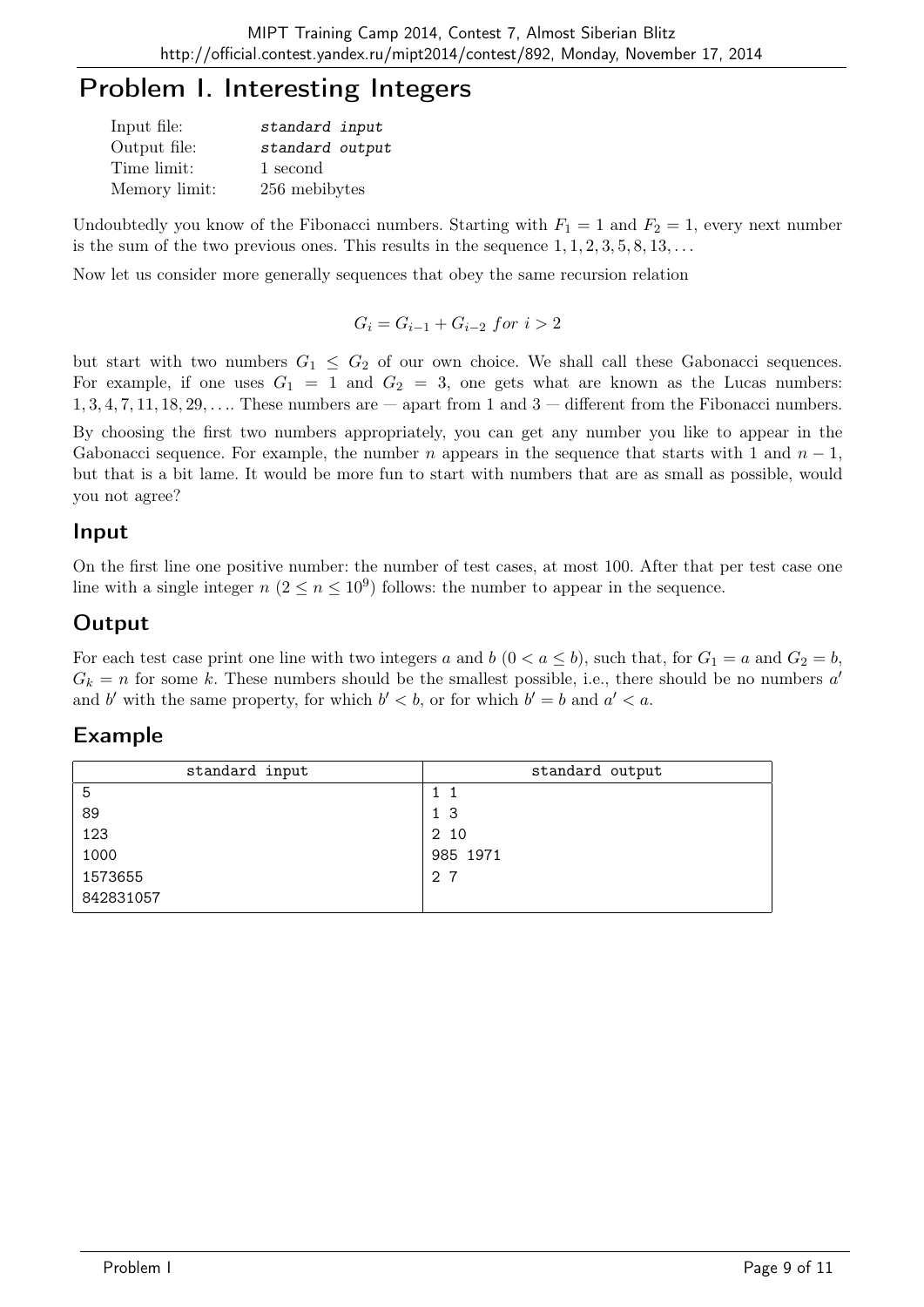# Problem J. Job

| Input file:   | standard input  |
|---------------|-----------------|
| Output file:  | standard output |
| Time limit:   | 1 second        |
| Memory limit: | 256 mebibytes   |

Igor is a young promising programmer who was employed in city's leading software development company ACM (Agency of Creative Masters). Suddenly, the company has just moved into new large office. Office room has rectangular form with dimensions  $N \times M$  meters. There are multiple rectangular bookcases in the office placed parallel to office's walls.

After company has moved, many new working tables were bought. Each working table can be seen on the office plan as a rectangle  $2 \times 3$  meters. The tables are to be placed in the office given the following restrictions:

- Tables' sides are parallel to office's walls.
- Tables' corners are located in points with integer coordinates.

There must be at least one meter of free space between any point of table and wall, another table, or bookcase. Bookcases must keep their initial positions.

The boss wants the employees to place as many working tables in the office as possible given the restrictions above. You are to find this number.

On the figure below, one of possible correct arrangements is shown, there are two tables and two bookcases (this is one of possible solutions for example case).

BBB..... .....TT. .....TT. .TTT.TT. .TTT.... .....BB.

#### Input

First line of the input contains integer  $T$  — number of test cases to compute. Then T tests follow (1  $\leq$  $T < 150$ ).

First line of the test case contains three integere  $N$ ,  $M$  and  $B$ , where  $N$  and  $M$  are dimensions of the office room  $(1 \le N, M \le 10)$ , B is the number of bookcases  $(0 \le B \le 10)$ . Then B lines follow, each describing a bookcase. Bookcase description contains integers  $X, Y, W, H$ , where X and Y are zero-based positions of a bookcase in the room  $(0 \le X \le N, 0 \le Y \le M)$ , and  $W \times H$  are dimensions of a bookcase  $(1 \leq W \leq N, 1 \leq H \leq M).$ 

Bookcases can touch but not intersect each other and walls.

## **Output**

For each test case print one integer  $T$  — maximal number of tables that can be placed in the room obeying the restrictions above.

| standard input          | standard output |
|-------------------------|-----------------|
|                         |                 |
| 682<br>and the state of |                 |
| 0 0 1 3                 |                 |
| 5512                    |                 |